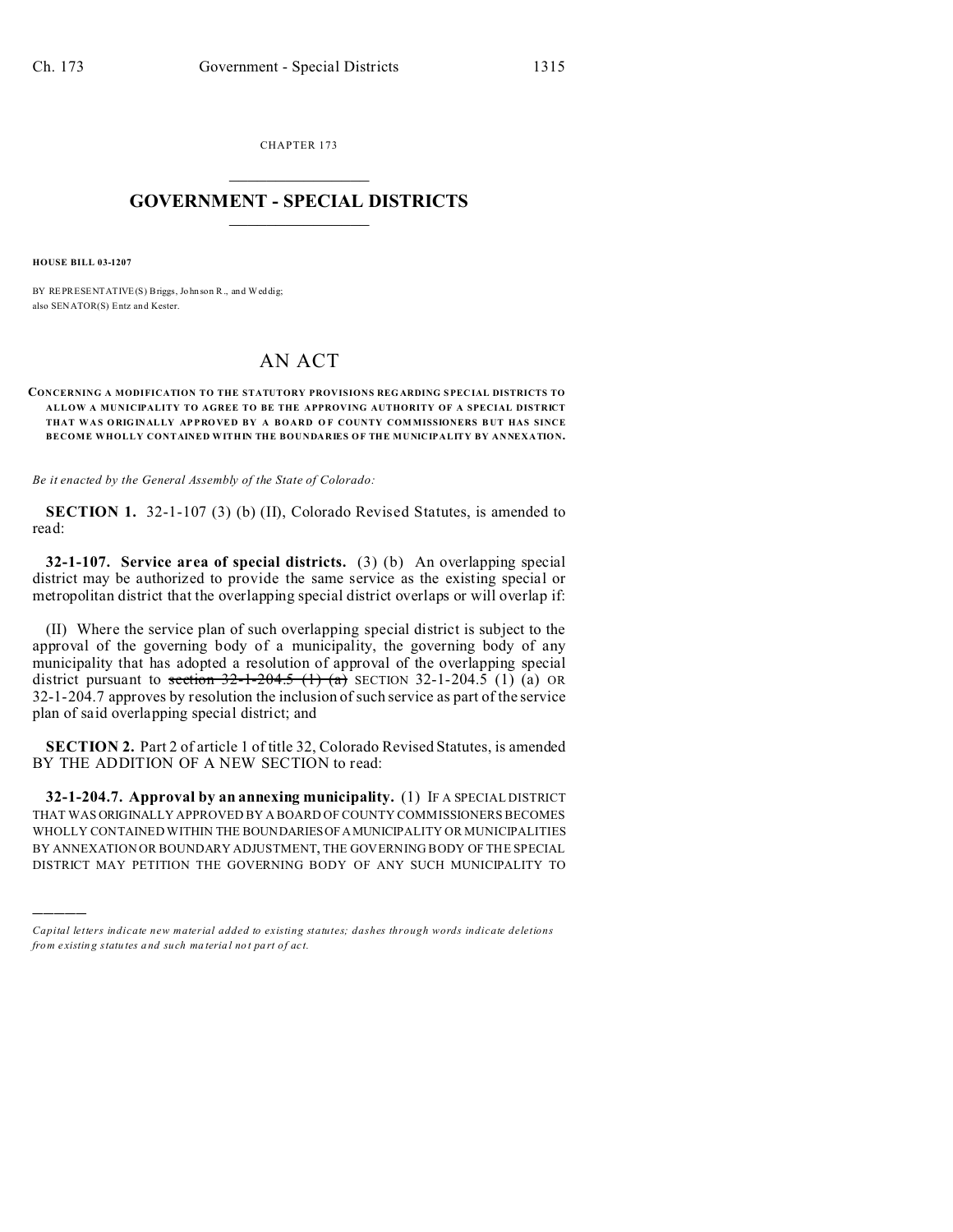ACCEPT A DESIGNATION AS THE APPROVING AUTHORITY FOR THE SPECIAL DISTRICT. THE MUNICIPALITY MAY ACCEPT THE DESIGNATION THROUGH THE ADOPTION OF A RESOLUTION OF APPROVAL BY THE GOVERNING BODY OF THE MUNICIPALITY.

(2) UPON THE ADOPTION OF THE RESOLUTION BY THE GOVERNING BODY OF ANY MUNICIPALITY PURSUANT TO SUBSECTION (1) OF THIS SECTION, ALL POWERS AND AUTHORITIES VESTED IN THE BOARD OF COUNTY COMMISSIONERS PURSUANT TO THIS ARTICLE SHALL BE TRANSFERRED TO THE GOVERNING BODY OF THE MUNICIPALITY, WHICH SHALL CONSTITUTE THE APPROVING AUTHORITY FOR THE SPECIAL DISTRICT FOR ALL PURPOSES UNDER THIS ARTICLE.

**SECTION 3.** 32-1-207 (2) and (3) (d), Colorado Revised Statutes, are amended to read:

**32-1-207. Compliance - modification - enforcement.** (2) After the organization of a special district pursuant to the provisions of this part 2 and part 3 of this article, material modifications of the service plan as originally approved may be made by the governing body of such special district only by petition to and approval by the board of county commissioners or the governing body of the municipality which THAT has adopted a resolution of approval of the special district pursuant to section 32-1-204.5 SECTION 32-1-204.5 OR 32-1-204.7 in substantially the same manner as is provided for the approval of an original service plan; but the processing fee for such modification procedure shall not exceed two hundred fifty dollars. Such approval of modifications shall be required only with regard to changes of a basic or essential nature, including but not limited to the following: Any addition to the types of services provided by the special district; a decrease in the level of services; a decrease in the financial ability of the district to discharge the existing or proposed indebtedness; or a decrease in the existing or projected need for organized service in the area. Approval for modification shall not be required for changes necessary only for the execution of the original service plan or for changes in the boundary of the special district; except that the inclusion of property which THAT is located in a county or municipality with no other territory within the special district may constitute a material modification of the service plan or the statement of purposes of the special district as set forth in section 32-1-208. In the event that a special district changes its boundaries to include territory located in a county or municipality with no other territory within the special district, the special district shall notify the board of county commissioners of such county or the governing body of the municipality of such inclusion. The board of county commissioners or the governing body of the municipality may review such inclusion and, if it determines that the inclusion constitutes a material modification, may require the governing body of such special district to file a modification of its service plan in accordance with the provisions of this subsection (2).

(3) (d) Any special district created on or after July 1, 1991, shall annually file the report specified in paragraph (c) of this subsection (3) with the board of county commissioners or the governing body of the municipality which THAT has adopted a resolution of approval of the special district pursuant to section 32-1-204.5 SECTION 32-1-204.5 OR 32-1-204.7 for five years after its organization and for succeeding annual periods, if so requested by the board of county commissioners or the governing body of the municipality. The annual report shall also be filed with the division and with the state auditor. The state auditor shall review the annual report and report any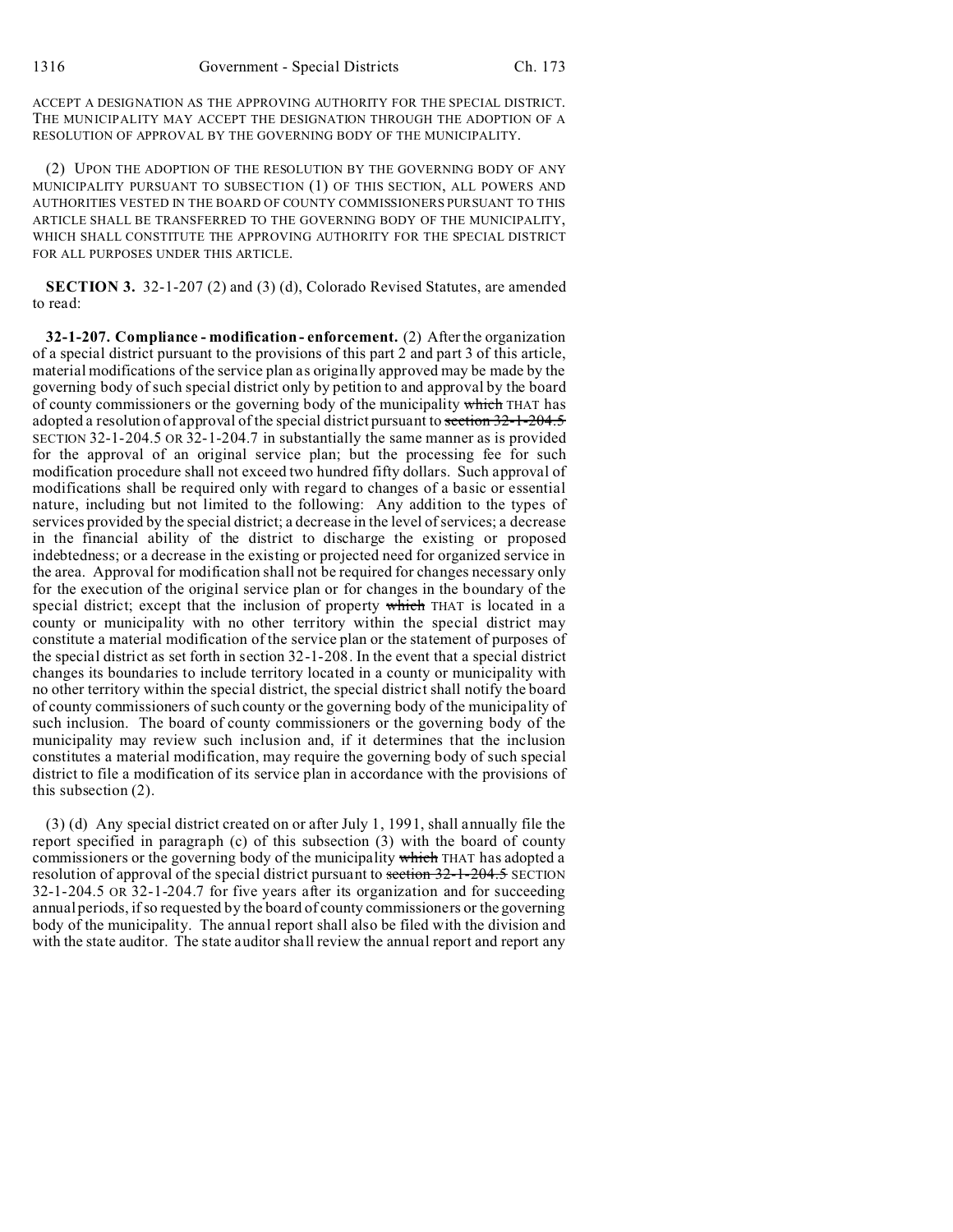apparent decrease in the financial ability of the district to discharge its existing or proposed indebtedness in accordance with the service plan to the division. In such event, the division shall confer with the board of the special district and the board of county commissioners or the governing body of the municipality regarding such condition.

**SECTION 4.** 32-1-1101 (1) (f) (I), Colorado Revised Statutes, is amended to read:

**32-1-1101. Common financial powers.** (1) For and on behalf of the special district, the board has the following powers:

(f) (I) To divide the special district into one or more areas consistent with the services, programs, and facilities to be furnished therein. However, any facility operated by the special district within such area may be used by any resident of the special district for the same fee charged to persons residing within such area. Whenever the board divides the special district into one or more areas pursuant to this subparagraph (I), the board shall provide notification of such action to the board of county commissioners of each county that has territory included within the district and the governing body of any municipality that has adopted a resolution of approval of the district pursuant to section  $32$ -1-204.5 SECTION 32-1-204.5 OR 32-1-204.7. Each board of county commissioners and municipal governing body that is entitled to such notification may elect, within thirty days after such notification, to treat the action as a material modification of the district service plan in accordance with section 32-1-207 (2).

**SECTION 5.** 32-1-1101.5 (1) and (1.5), the introductory portion to 32-1-1101.5 (2) (a), and 32-1-1101.5 (5), Colorado Revised Statutes, are amended to read:

**32-1-1101.5. Special district debt - quinquennial findings of reasonable diligence.** (1) The results of special district ballot issue elections to incur general obligation indebtedness shall be certified by the special district by certified mail to the board of county commissioners of each county in which the special district is located or to the governing body of a municipality that has adopted a resolution of approval of the special district pursuant to section 32-1-204.5 SECTION 32-1-204.5 OR 32-1-204.7 within forty-five days after the election. For all special districts with authorized but unissued general obligation debt approved before July 1, 1995, the results of the election at which such approval was given and a statement of the principal amount of any general obligation debt that has been issued pursuant to such authorization shall be so certified by the special district on or before January 1, 1996. If for any reason certification required by this subsection (1) is not made, the special district shall certify such election results by certified mail no later than thirty days before issuing any general obligation debt to the board of county commissioners or the governing body of such municipality. The special district shall file a copy of any certification made under this subsection (1) with the division of securities created by section 11-51-701, C.R.S., within the applicable time period prescribed in this subsection (1). Whenever a special district incurs general obligation debt, the special district shall submit a copy of the notice required by section 32-1-1604 to the board of county commissioners of each county in which the district is located or the governing body of such municipality within thirty days after incurring the debt.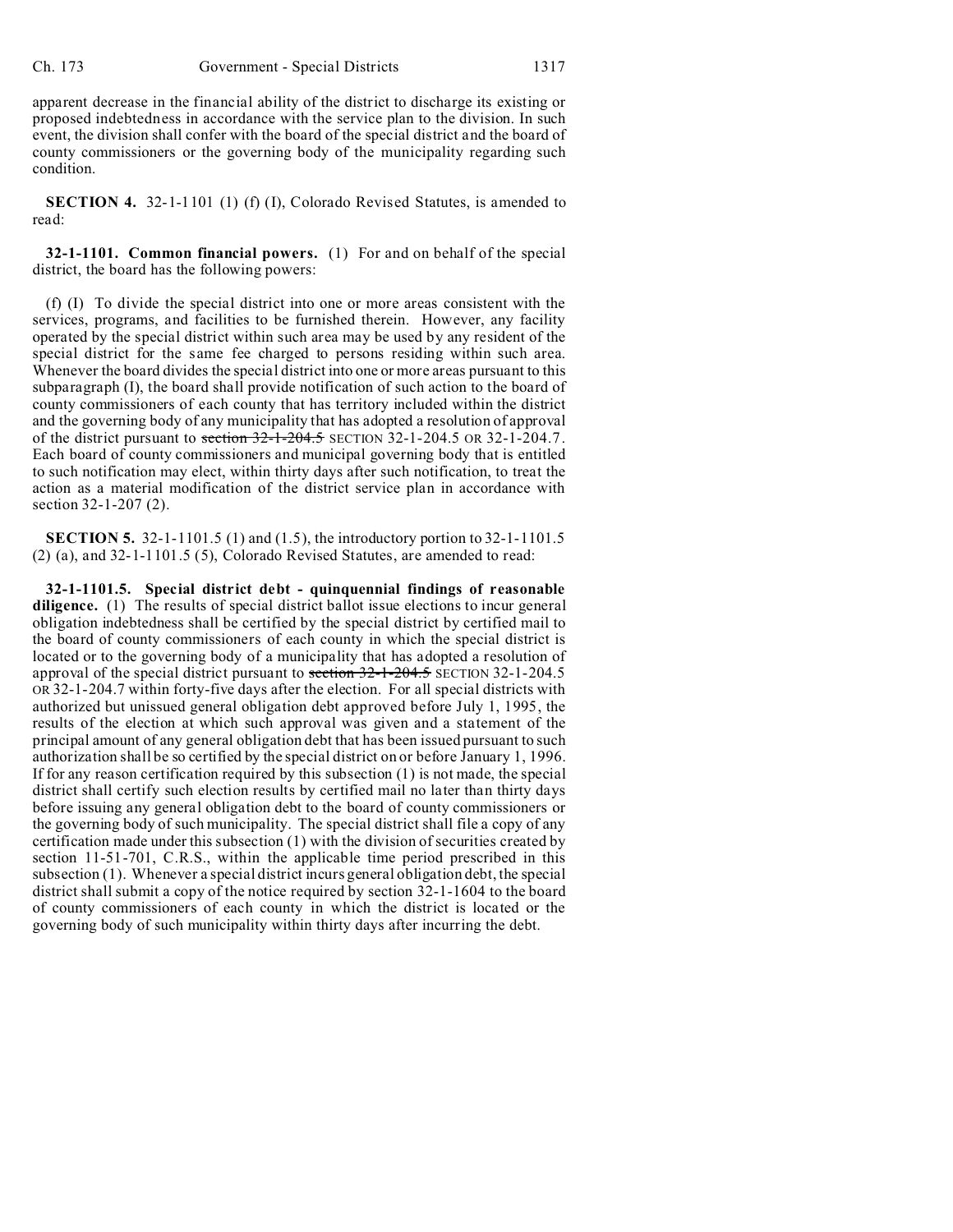(1.5) In every fifth calendar year after the calendar year in which a special district's ballot issue to incur general obligation indebtedness was approved by its electors, the board of county commissioners or the governing body of the municipality that has adopted a resolution of approval of the special district pursuant to section 32-1-204.5 SECTION 32-1-204.5 OR 32-1-204.7 may require the board of such special district to file an application for a quinquennial finding of reasonable diligence. If the board of county commissioners or the governing body of such municipality requires such filing, it shall notify the special district in writing to file an application within sixty days after receipt of the notice. The application shall set forth the amount of the special district's authorized and unissued general obligation debt, any current or anticipated plan to issue such debt, a copy of the district's last audit or application for exemption from audit, and any other information required by the board of county commissioners or the governing body of such municipality relevant to making the determinations under subsection (2) of this section. If required by the board of county commissioners or the governing body of such municipality, subsequent applications shall be filed within sixty days after receipt of such notice but no more frequently than every five years after the prior notice until all of the general obligation debt that was authorized by the election has been issued or abandoned. If a special district is wholly or partially located in a municipality that has not adopted a resolution of approval of such special district pursuant to section 32-1-204.5 SECTION 32-1-204.5 OR 32-1-204.7, the board of the special district shall file a copy of any such application with the governing body of such municipality, and such municipality may submit comments thereon prior to the determination made under subsection (2) of this section.

(2) (a) Within thirty days after submittal of any application required under subsection (1.5) of this section, the board of county commissioners or the governing body of the municipality that has adopted a resolution of approval of the special district pursuant to section  $32-1-204.5$  SECTION 32-1-204.5 OR 32-1-204.7 shall accept such application without further action or shall conduct a public hearing within the next thirty days, with no less than ten days prior notice to the district, to consider whether the service plan and financial plan of the district are adequate to meet the debt financing requirements of the authorized and unissued general obligation debt based upon present conditions within the district. Within thirty days after such hearing, the board of county commissioners or the governing body of the municipality shall:

(5) Any action to enforce this section except an action brought under subsection (4) of this section shall be initiated only by the board of county commissioners or the governing body of a municipality that has adopted a resolution of approval of the special district pursuant to section 32-1-204.5 SECTION 32-1-204.5 OR 32-1-204.7 and before any bonds are issued as authorized by law.

**SECTION 6. Effective date.** This act shall take effect at 12:01 a.m. on the day following the expiration of the ninety-day period after final adjournment of the general assembly that is allowed for submitting a referendum petition pursuant to article V, section 1 (3) of the state constitution; except that, if a referendum petition is filed against this act or an item, section, or part of this act within such period, then